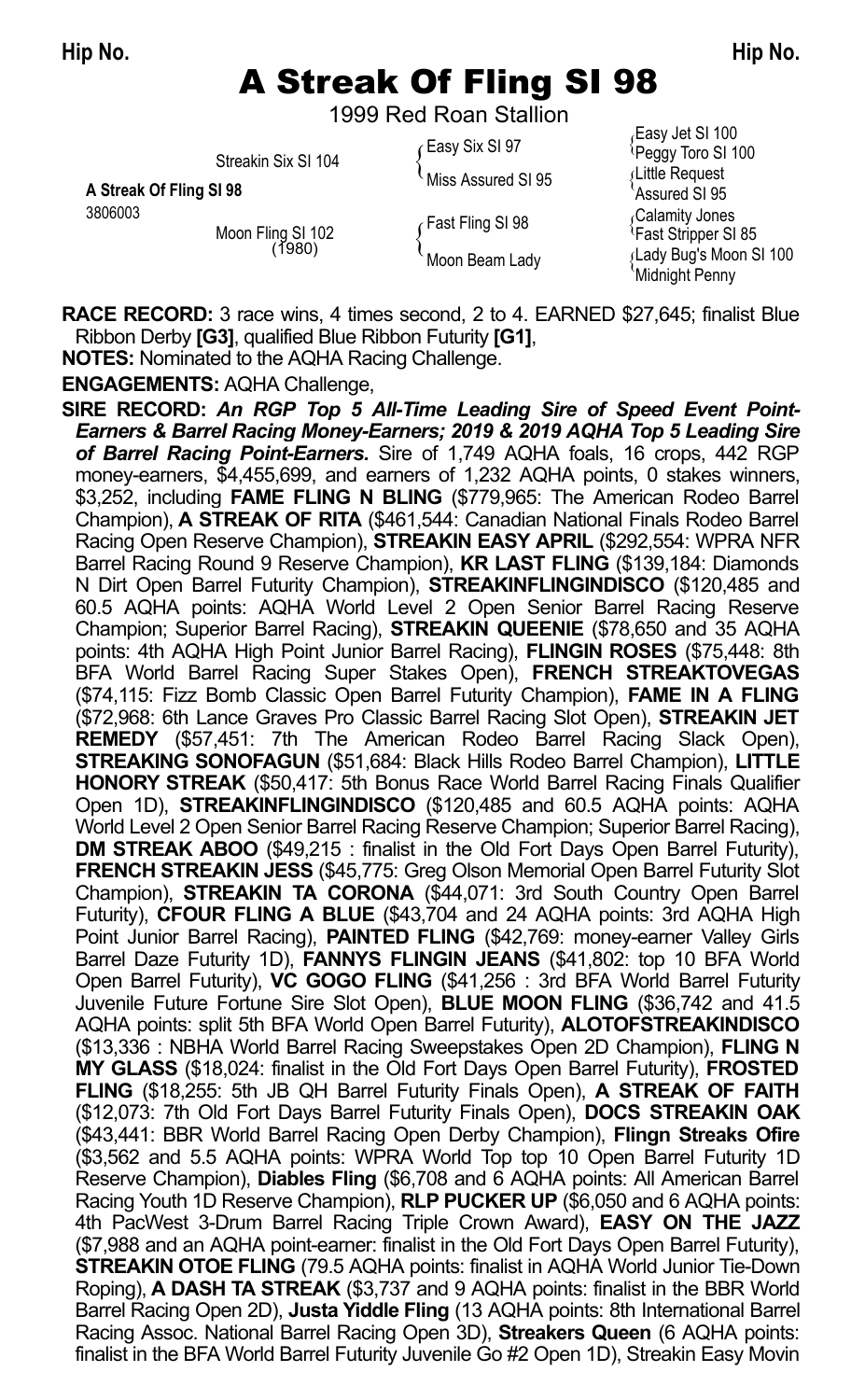(5.5 AQHA points: AQHA World Youth Breakaway Roping qualifier), Streaker Jetta (an AQHA point-earner: 3rd BLAZIN PISTOLS Open Barrel Futurity 2D), Streakin Lilly (an AQHA point-earner: 4th International Barrel Racing Assoc. Barrel Futurity Go #2 Open 2D), **Streakin Lil Wayne** (an AQHA point-earner: Glen Wood Memorial Barrel Racing Maturity Go #2 Open 2D Reserve Champion), A Streak Of Flo (race placed), **A Streakin Dandy** (53 AQHA points: *Houston Stock Show AQHA Judge 1 Junior Heading Open Champion*).

**By STREAKIN SIX SI 104 (1977). AQHA Hall of Fame 10 race wins, \$473,934, won Rainbow Futurity, New Mexico State Fair Handicap, 2nd All American Futurity. Sire of 36 RGP money-earners, 33 AQHA pointearners, 1,327 Race ROM, 73 stakes winners, \$17,372,541, including NOBLESSE SIX SI 110 (13 race wins, \$1,125,024, won All American Futurity [G1], NTR), SIX FORTUNES SI 107 (Champion Racing 3-Year-Old Colt, 11 race wins, \$574,788, won Heritage Place Derby [R]), SIX POPPER SI 107 (11 race wins, \$562,679, won All American Derby [G1]), SIR ALIBI SI 104 (Champion Racing Aged Stallion, 9 race wins, \$356,193, won World's Champ Classic [G1]), BROTHER STREAKIN (\$5,158 and 46 AQHA points: AQHA World Champion Jumping Horse twice), MISWAKI SIX SI 102 (27 race wins, \$194,781, 2nd Show Me Challenge H., SIXARUN SI 106 (7 race wins, \$291,228, won TQHA Texas Futurity [G3], ETR), STREAKIN DASH SI 98 (7 race wins, \$281,865, won Ed Burke Memorial Futurity [G2]), SHOWBOAT SIX SI 108 (21 race wins, \$280,771, won Special Hank H. [G3]), FABULOUS FIGURE SI 111 (15 race wins, \$270,112, won QHBC Classics Futurity [R], NTR).**

#### **1st dam**

- **MOON FLING** SI 102, by Fast Fling. 18 race wins, \$69,507, won Vespero Express Stakes, Paul Travis Stakes, 2nd Place To Race H., 3rd Northeast Kansas QHA Futurity, Show Me Derby, *finalist* Split And Get Stakes, Blue Ribbon Futurity, Fall Fashion H., Raton Derby [R] **[G3]**, Brad Len Stakes. Dam of 21 AQHA foals, 1 AQHA performer, 2 RGP money-earners, including–
	- **Beam Me Up Kelly** SI 103 (f. by First Down Kelly). 6 race wins, \$75,615, 2nd Big Splash Stakes, Manor Downs Lassie Futurity **[G3]**, Oklahoma Horsemen's Assoc Derby [R], *finalist* Fair Meadows Belles Stakes, Oklahoma Bred Derby [R] **[G3]**, Special Effort Stakes, Trinity Meadows Yearling Sale Futurity [R] **[G2]**, Fair Meadows Juvenile, Big Splash Stakes. Dam of–
		- Chace Down Kelly SI 103 (g. by Rakin In The Cash). 3 race wins, \$43,334, *finalist* Oklahoma Horsemen's Assoc Futurity [R] **[G3]**.
		- Beaming Chico SI 109 (g. by Dashin Chico). 2 race wins, \$35,629, *finalist* Hobbs America Derby, Ruidoso Derby **[G1]**, West Texas Maturity **[G2]**.
		- Eye Kelly SI 98 (f. by Mr Eye Opener). 2 race wins, \$31,618, *finalist* Indiana Grand Classic Stakes, Oklahoma Horsemen's Assoc. Mystery Futurity [R] **[G2]**.
		- Beam Me Up Kimberly SI 101 (f. by Mr Eye Opener). Oklahoma High Point 3-Year-Old Racing Filly, 2 race wins, \$31,141, *finalist* Oklahoma Futurity **[G3]**.
		- Redbeam SI 95 (g. by Inseperable). 2 race wins, \$16,904.
		- Special Eyepod SI 100 (f. by Mr Eye Opener). 2 race wins, \$4,560. Dam of–
			- Eyepad SI 96 (f. by Jet Black Patriot). 3 race wins, \$43,439.
			- Im A Pollitician SI 95 (g. by Apollitical Jess). 2 race wins, \$32,737, *finalist* Oklahoma Futurity [R] **[G3]**.
			- Brees SI 91 (g. by Tres Seis). 2 race wins, \$12,621.
		- Themapplebottomjeans SI 85 (f. by Coronado Cartel). \$3,025.
	- **A Special Fling** SI 90 (f. by Disco Jerry TB). Race winner, \$31,059, 2nd Blue Ribbon Futurity **[G1]**, *finalist* Shebester Futurity **[G3]**. Dam of–
		- **Its A Smooth Fling** (g. by A Smooth Guy). \$7,472: NBHA Las Vegas May Barrel Champion, money-earner Greg Olson Memorial Open Barrel Futurity 2D; money-earner in the Classic Equine Open Barrel Futurity 2D; 6th, PacWest 3- Drum Open Barrel Futurity 2D, Greg Olson Barrel Racing Future Fortune Open Reserve Champion, split 4th Greg Olson Memorial Barrel Racing Open 4D class, 3rd Greg Olson Memorial Barrel Racing Future Fortune Open 3D.
		- La Jolla Lace SI 102 (f. by Streakin La Jolla). 3 race wins, \$17,691, *finalist* East Juvenile Challenge **[G3]**, *qualified* Manor Downs Derby **[G2]**. Dam of–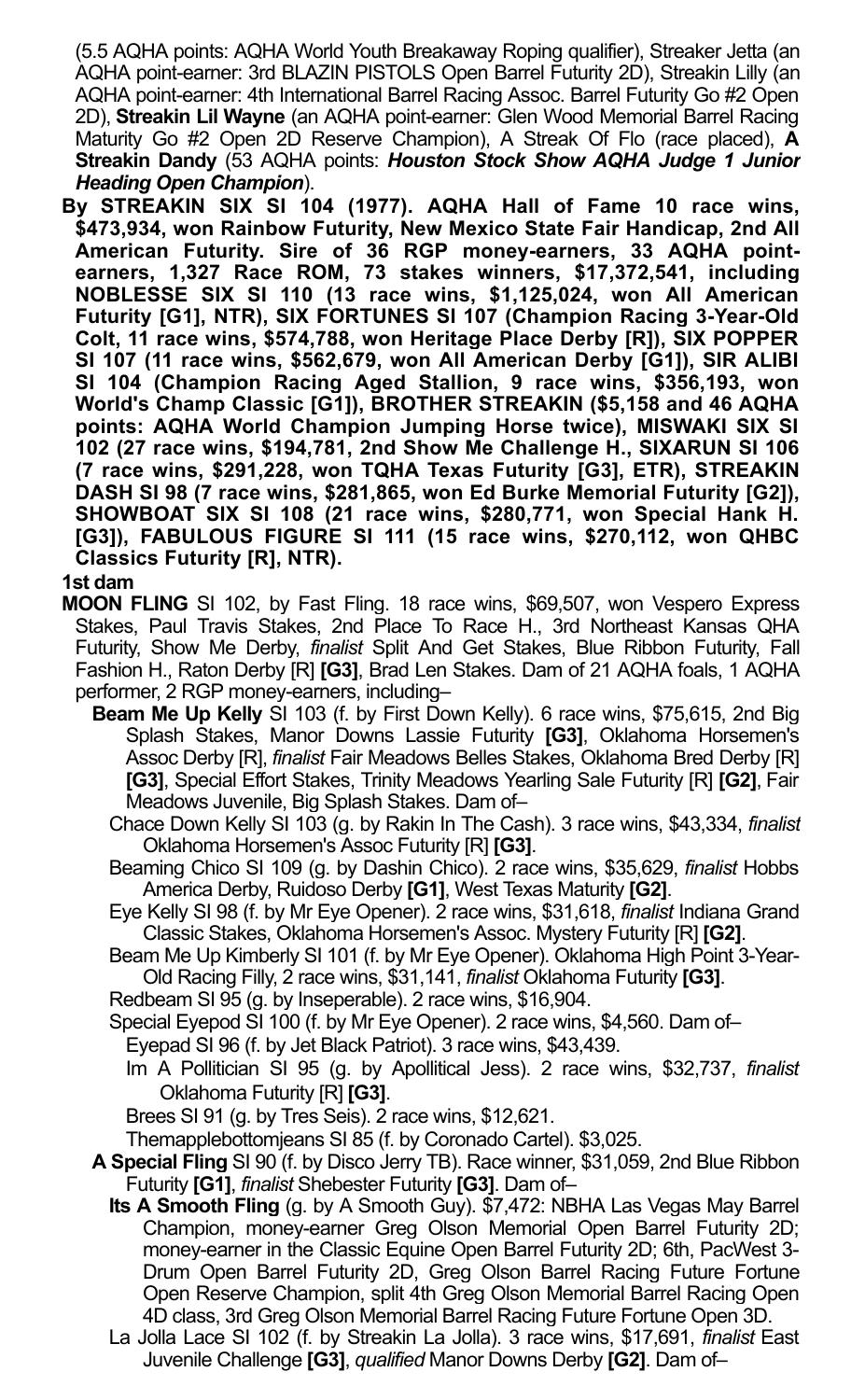- La Patriot SI 96 (g. by Game Patriot). 2 race wins, \$19,792.
- Alabama Bye SI 96 (f. by Dashin Bye). Race winner, \$12,837.

Man He Fresh SI 82 (c. by Jet Black Patriot). Race winner, \$6,300.

- Ready For The Game SI 80 (g. by Game Patriot). Race placed.
- Dashin Fling SI 92 (f. by Dashin Is Easy). Race winner, \$9,770, *finalist* Longhorn Futurity **[G2]**. Dam of–
	- Emmanuel Dashingthru SI 96 (g. by Stoli My Heart). 2 race wins, \$8,871.
	- Dashin Dictorial SI 84 (g. by Dictorial). Race winner, \$6,794, *finalist* Sam Houston Juvenile Challenge **[G3]**.
- Eyesa Special Fling SI 90 (f. by Eyesa Special). 2 race wins, \$8,022. Dam of– Gs Corona Wagon (c. by Taint Your Wagon), *finalist*.

One Night Fling (f. by Chicks Beduino). Barrel racing money-earner.

- **Fast Moonbeams** SI 89 (f. by Jet Of Honor). Barrel racing money-earner, 4 race wins, \$15,989, 2nd Fair Meadows Oklahoma Bred Futurity [R], 3rd Poor Boy Futurity [R].
- Oh Miss Calamity SI 94 (f. by Trois Vegas). 4 race wins, \$20,615, *finalist* Fair Meadows Oklahoma Bred Futurity [R], Blue Ribbon Futurity **[G1]**, Shebester Futurity [R] **[G2]**, Mystery Futurity, Oklahoma Bred Derby [R3], Oklahoma Derby [R] **[G3]**. Dam of–
	- **Pittses Sweetsixteen** SI 92 (f. by Sonny Perk). 2 race wins, \$6,066, 3rd Charlie Russell Futurity **[G3]**. Dam of–

Gate Sixteen SI 88 (f. by Beat The Gate Tony TB). Race winner.

**Vegas By Yawl** SI 84 (g. by By Yawl). \$6,639: 9th Elite Barrel Futurity, 3rd Oklahoma Barrel Racing Assoc. Fall Barrel Futurity, 8th Ardmore Fall Barrel Futurity, 5th, San Antonio Stock Show Barrel Racing Sweepstakes Open 3D. Race placed.

**Pittses Remington** (g. by Stanley Dash). \$7,044 barrel racing.

- Disco To Vegas SI 104 (g. by Disco Jerry TB). 6 race wins, \$23,620.
- Pittses Elite Eight SI 91 (f. by Sonny Perk). Race winner, \$3,974, *finalist* Charlie Russell Derby, *qualified* Charlie Russell Futurity **[G3]**.
- Pittses Big Sky Guy SI 92 (c. by Jerrys Disco Moon). Race winner, *finalist* Charlie Russell Derby.
- Royal Brown Fling SI 86 (g. by Okey Dokey Dale). 2 race wins, \$16,106.
- Miss Holland Fling SI 95 (f. by Holland Ease). 2 race wins, \$15,383. Dam of–
- **MAKE IT HOLLAND** (f. by Make It Anywhere). \$54,067: 3rd The American Rodeo Barrel Racing Qualifier Open, split 7th The American Rodeo Barrel Racing Slack Open, 9th Cheyenne Frontier Days Rodeo Barrel Racing Open, Big Spring Cowboy Reunion Rodeo Barrel Racing Open Co-Reserve Champion, money-earner in the Houston Rodeo Barrel Racing Open, 8th Greg Olson Memorial Open Barrel Futurity 2D.
- A Dash Of Fling SI 83 (f. by Streak And Dash). Dam of–
	- Always A Dashof Roan (f. by A Streak Of Fling). Canadian Barrel Futurities South Country Barrel Racing Open 4D class Reserve Winner, Canadian Barrel Futurities Bill Robinson Memorial Barrel Futurity Go Open 2D Champion.
- Miss Rare Eclipse SI 91 (f. by Rare Jet). 4 race wins, \$12,017, *finalist* Vespero Express Stakes **[G3]**. Dam of–
	- A Fast Jet SI 92 (g. by Okey Dokey Dale). 3 race wins, \$33,007.
	- Eyes A Fast Jet SI 91 (f. by Mr Eye Opener). 2 race wins, \$7,896, *finalist* Desert Classic Derby [R] **[G3]**.
	- Shez A Rare Streak SI 82 (f. by A Streak Of Cash). Race placed, \$3,270.
	- Jet Times Two (f. by Jet Of Honor). Dam of–
		- Fols Jet Times Two (f. by Runaway Bud). 5th NBHA Shamrock Showdown Barrel Racing Open 3D, 4th No Bull Barrel Racing Grandslam Jacksonville Open 3D.

Tcs Runaway Bit (f. by Runaway Bud). Barrel racing money-earner.

- Tm Rare Law (f. by Border Law). Dam of–
	- Daze Open 3D, split 3rd Montana Barrel Racing Daze WPRA Permit Km Frenchmans Jewel (f. by First Down French). 9th Montana Barrel Racing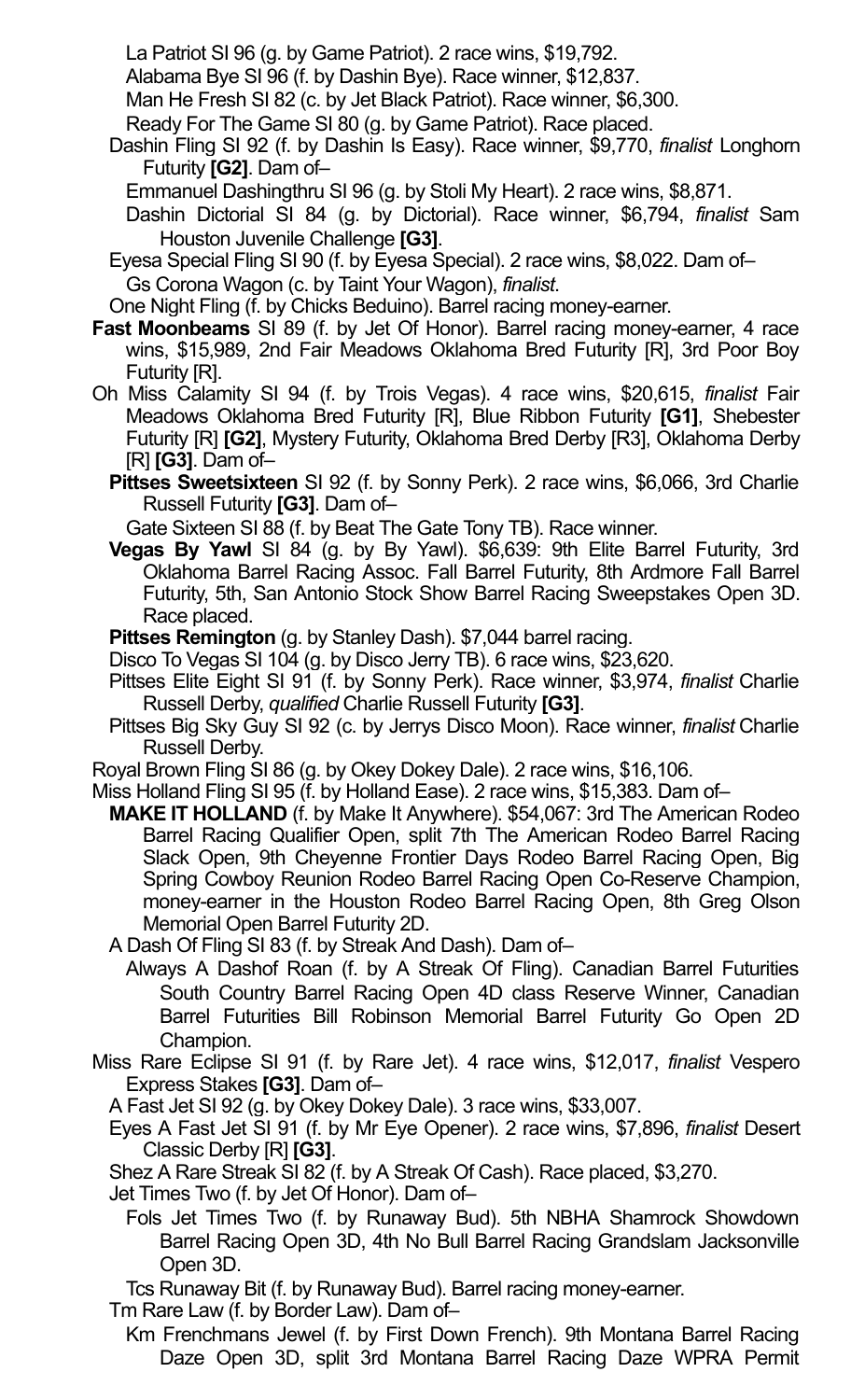Jackpot Open 1D.

The Stone Fling SI 110 (g. by Sc Chiseled In Stone). Race winner, \$11,046.

- Perfection In Brown SI 91 (f. by Dashing Cleat). Race winner, \$8,232, *finalist* Blue Ribbon Futurity **[G1]**. Dam of–
	- **DASHIN BROWN EYES** SI 99 (f. by Mr Eye Opener). 3 race wins, \$76,318, won Oklahoma Bred Futurity [R], *finalist* Blue Ribbon Derby **[G3]**, Blue Ribbon Futurity **[G2]**. Dam of–
		- Candy Moon Fling SI 91 (f. by Send A Candy Guy). Race winner, \$13,413, *finalist*.

Pepi Le Pue SI 81 (f. by Valiant Hero). Race winner, \$7,601.

- **Perfect Lota** SI 102 (f. by Lota PYC). 3 race wins, \$70,784, 2nd Iowa Double Gold Futurity [R], *finalist* Valley Junction Futurity, *qualified* Dash In A Flash Stakes.
- **Dash Ta Perfection** (f. by A Dash Ta Streak). \$3,967: finalist in the Old Fort Days Barrel Futurity Finals Open, finalist BBR OKC Barrel Futurity Riders Guild Champ Futurity Finals Open, Cornhusker Barrel Racing BBR Xtra Jackpot Open 5D Champion.
- Jess Cuz Im Perfect SI 96 (g. by Spit Curl Jess). 3 race wins, \$34,391.
- Perfect Panther SI 88 (f. by Panther Mountain). Race winner, \$5,811, *finalist* Blue Ribbon Futurity **[G2]**.

Coco Brown B SI 92 (f. by Streak And Dash). \$3,286, *finalist* Laico Bird S. [R].

- Ze Fling SI 90 (f. by Zevi TB). Race winner, \$3,580. Dam of–
- **ZE EYE** SI 99 (g. by Mr Eye Opener). 4 race wins, \$54,476, won Dillingham H., Hipodromo De Las Americas Stakes, 3rd Marina Del Rey H., *finalist* Los Alamitos Winter Derby **[G1]**, Town Policy H. **[G3]**, Seal Beach H.
- **Zevi Fling** SI 107 (g. by Mr Eye Opener). 7 race wins, \$103,869, 3rd Golden Driller Stakes, Fair Meadows Maturity **[G3]**,*finalist* Fair Meadows Juvenile, Land Run S. [R], Oklahoma Bred Futurity [R], Sooner State S. [R] **[G1]**, SLM Big Daddy Stakes, Oklahoma Bred Champ [R], Eastex H. **[G2]**, The Sudden Impact H., NTR.
- **Miss Mojito** SI 104 (f. by Mr Eye Opener). 3 race wins, \$72,111, 2nd Black Gold Futurity Champ [R] **[G3]**, *finalist* Harrah's Distaff Stakes, Remington Park Derby **[G1]**, Black Gold 330 Futurity [R]. Dam of–

Beach Mojito SI 85 (f. by PYC Paint Your Wagon). Race winner, \$5,535.

Mojitos Legacy SI 86 (f. by Valiant Hero). Race placed.

Gaylenes Choice SI 93 (g. by Inseperable). 3 race wins, \$32,281.

Kims Eye Fling SI 103 (f. by Mr Eye Opener). 2 race wins, \$29,241.

Fling Open SI 93 (f. by Mr Eye Opener). 2 race wins, \$22,776. Dam of–

Toys Got A Winner SI 93 (f. by Teller Cartel). 2 race wins, \$12,373.

Loose Wheel SI 82 (g. by Feature Mr Bojangles). Race winner, \$11,328.

Ze Special SI 94 (f. by Especially Rare). 3 race wins, \$20,537, *finalist* Black Gold 330 Futurity [R] **[G3]**, Black Gold 300 Futurity [R] **[G3]**. Dam of–

- **Cosmic Shindig** SI 114 (g. by Sweet First Down). 4 race wins, \$25,442, 2nd North Dakota Horse Park Derby, *finalist* Iowa Double Gold Futurity [R] **[G3]**.
- Ze Special Missy SI 87 (f. by Okey Dokey Dale). 2 race wins, \$22,096.
- Dennis The Menace SI 88 (g. by Executive Menace). 2 race wins, \$22,095, *finalist* Miss Roxie Little Futurity [R].
- Ze Last Straw SI 94 (g. by Strawfly Special). 2 race wins, \$18,011.
- Eye Ze Lady SI 99 (f. by Mr Eye Opener). Race winner, \$8,445.
- Fling De Capi SI 83 (f. by Capo De Capi). Race winner, \$15,092.
- Mis Eye Fling SI 90 (f. by Mr Eye Opener). Race winner, \$8,614. Dam of–
- Eye B Fantastic SI 81 (f. by Fantastic Corona Jr). 2 race wins, \$5,175.
- Jy Good Investment SI 80 (g. by High Rate Of Return). Race placed.
- Kkit Fling SI 85 (g. by Feature Mr Bojangles). Race winner, \$7,508.
- Disco Fling SI 85 (g. by Disco Jerry TB). Race winner.
- Takin On Fling SI 81 (c. by Takin On The Cash). Race winner.
- Royal Snow Fling SI 87 (f. by This Snow Is Royal). Race placed, \$7,110. Dam of–
	- Wagon Wheel SI 95 (g. by PYC Paint Your Wagon). 2 race wins, \$22,486.
- My Snow Lady SI 90 (f. by Mr Eye Opener). Race winner, \$16,773.
- Jess A Blue Moon SI 87 (g. by Jess Louisiana Blue). Race placed, \$4,777.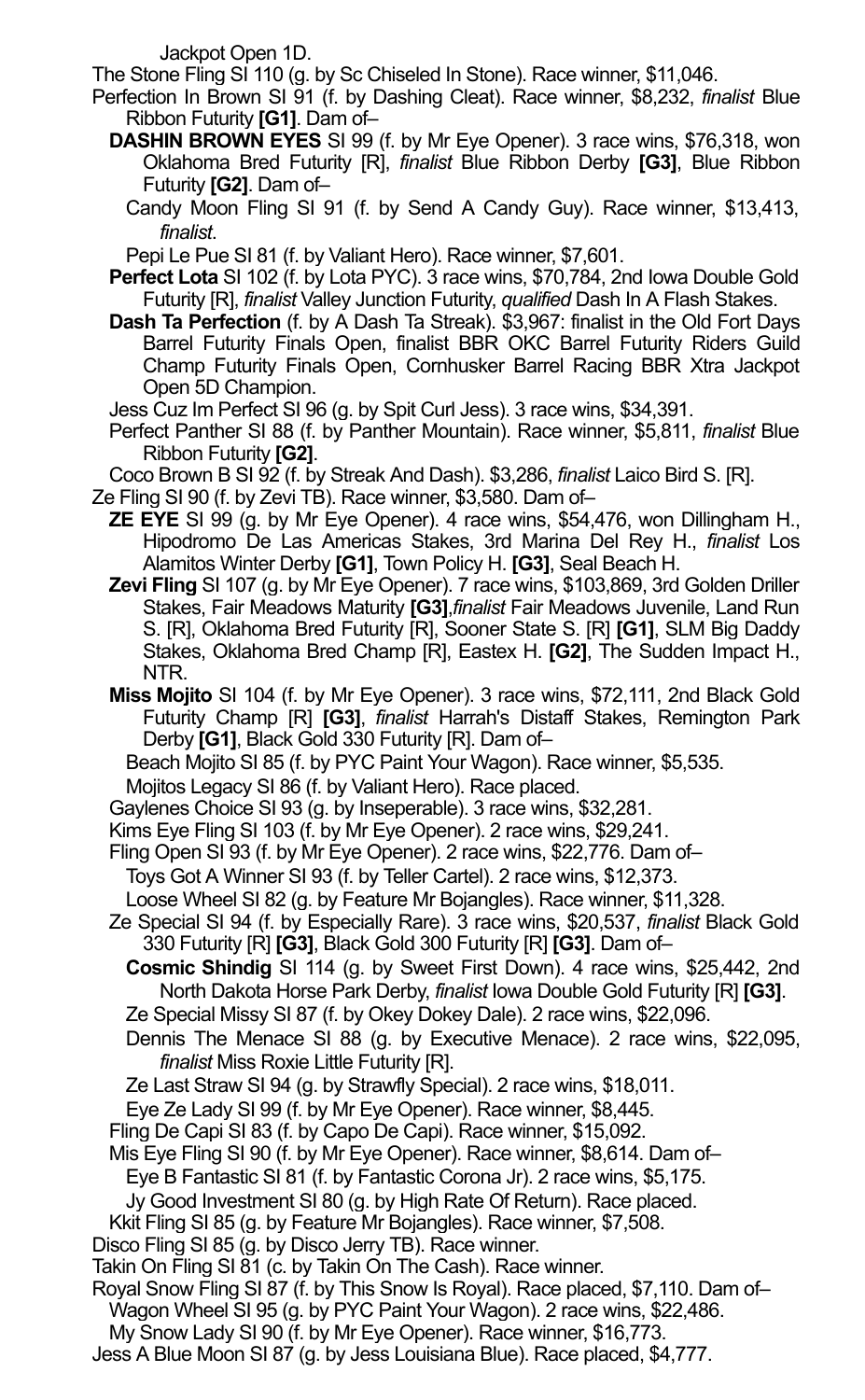Oh Mr Calamity (c. by Trois Vegas). Race placed.

A Dream Of Fling SI 81 (f. by Royal Streakin). Barrel racing money-earner.

## **2nd dam**

Moon Beam Lady, by Lady Bug's Moon. Dam of 3 AQHA performers, 2 RGP moneyearners, including–

**JET A BEAM** SI 81 (f. by Jet Of Honor). \$107,041: 3rd BFA World Barrel Futurity, 6th BFA World Barrel Derby, BFA World Barrel Futurity Limited Reserve Champion, 3rd ANHA Barrel Racing Ladies Novice, 8th Ardmore Open Barrel Futurity 4D. Race winner.

**MOON FLING** (f. by Fast Fling). Above.

- **Dash For Moonbeams** SI 98 (g. by Dash For Perks). AQHA point-earner; barrel racing. Race winner, \$15,484.
- Rebel Beam SI 94 (c. by Johnny Boone). 6 race wins, \$20,453, *finalist* Poor Boy Futurity [R], Blue Ribbon Futurity [R] **[G2]**.

Jetson Moon SI 91 (g. by Mr Jetson). 5 race wins, \$9,965.

- Jerrys Disco Moon SI 94 (c. by Disco Jerry TB). Northwest High Point 3-Year-Old Racing Colt, 2 race wins, \$5,110, *finalist* Charlie Russell Derby, Great Falls Hra Derby, Sequoyah County Juv. S. [R].
- Boones Lady SI 90 (f. by Johnny Boone). 3 race wins. Dam of–
	- **Lady Merrylegs** SI 93. 6 race wins, \$24,125, 2nd Shebester Derby, Shebester Futurity **[G3]**, *finalist* Oklahoma Derby Challenge **[G3]**, Oklahoma Bred Derby [R] **[G3]**. Dam of–
		- **SALTY GRITS** SI 105. 5 race wins, \$86,620, won Walter Merrick Memorial S. [R], 2nd Paul's Valley H. **[G3]**, *finalist* Oklahoma Centennial Stakes, Oklahoma Distance Challenge **[G3]**, Expo Square Stakes, Walter Merrick Memorial S. [R] **[G3]**, Remington Distance H. **[G3]**.
		- **Ddd Legs For Days**. BBR OKC Barrel Racing Open 3D Champion, 6th, Elite Barrelnanza Barrel Racing TQHA Open 3D.
		- Rinktus SI 83. OKC Summer Barrel Racing Shoot-Out Jackpot Round 2 Senior 4D Champion. Race winner, \$4,896.

Funny Face Dashin SI 90. 2 race wins.

- Xc Fast N Famous. 4th C-N Barrel Futurity Go #2 Open 2D.
- **Shesa Lady Of Honor**. 40 AQHA points: 6th Colonial Barrel Racing Open 4D, Open Perf. ROM. Dam of–
	- **PAPAJOHNS PERKNHONOR**. \$22,762: 6th Congress Senior Barrel Racing Open, 4th NBHA World Barrel Racing Open 1D, No Bull Barrel Racing DILLSBURG Open 1D Reserve Winner, NBHA Colonial National Barrel Racing Open 1D Reserve Winner, 3rd NBHA Syracuse Spectacular Barrel Racing Open 2D class.
	- Ladys Time To Jet. 9th NBHA New York Super Show Barrel Racing Open 2D class.

Sometimesshesalady. Barrel racing money-earner.

Daileys Honor Jet. AQHA point-earner.

Beaming Boone SI 80 (c. by Johnny Boone). Race placed.

Sondra Jet (f. by Jet Of Honor). AQHA point-earner. Dam of–

- **Miss Jet Bayou**. \$8,774 and 48.5 AQHA points: AQHA High Point Barrel Racing Amateur Leader, Open & Amateur Perf. ROM.
- Heza Jet Honor Bayou. 9th Panty Raid Barrel Racing International Barrel Racing Assoc. Open 5D.
- Moon Jets Honor (g. by Jet Of Honor). AQHA point-earner.

**Jet Will Honor**. 12 AQHA points; Youth Perf. ROM.

### **3rd dam**

Midnight Penny. Dam of–

Misty Moon Bug (Lady Bug's Moon). Dam of–

**RONNIE BOON** SI 102. 10 race wins, \$61,737, won Jerry Sullivan Memorial Futurity, Darrell Rose Memorial 300 Futurity, Hopes And Dreams Derby [R], 3rd Split And Get Stakes, *finalist* Darrell Rose Memorial 350 Futurity.

**MISTY BUG CHARGE** SI 90. 5 race wins, \$19,638, won Lassie Stakes, *finalist* Miss Night Bar H. Dam of–